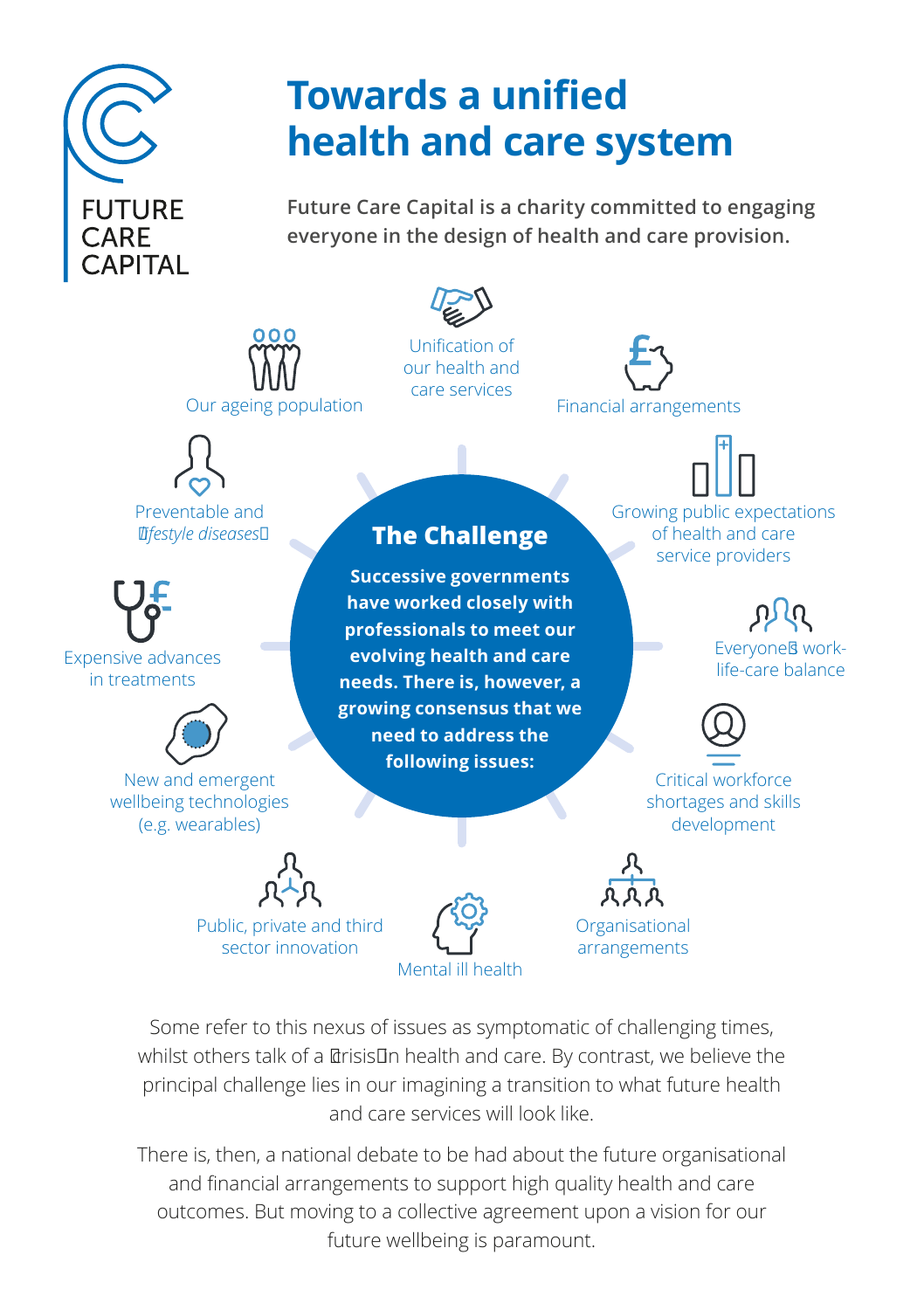### **A Vision for 2030**

Our health and care services are unified and delivered in accordance with a new Care Covenant. The Covenant was born out of a national debate that engaged communities and their health and care providers in developing a continuum of care.

People are better-informed and have assumed a greater role in shaping collective wellbeing through a commitment to self-care and fellowship. Citizens have been upskilled and function as a highly effective 'careforce' to nurture everyone's health and wellbeing. Every generation now benefits from the care that it needs.

The climate of shared responsibility and trust – bolstered by rapid advances in medical sciences, together with technologies including, virtual assistants, healthcare clouds and datadriven solutions – has transformed our stewardship of welfare.

Improved behavioural health flows from individuals being better connected to themselves as well as to one another. A shift in attitude supported by targeted education has increased our resilience to mental ill health and reduced lifestyle diseases. After a concerted effort to tackle health inequalities, particularly in 'health improvement districts' where poverty

has persisted for generations, no one is left behind. Improved access to unified and person-centred health and care services enables people to lead more independent lives, in particular, in older age.

The economics of health and care are informed by cross-government strategies designed to address their wider social determinants. A thorough appreciation of the challenges that distinct age cohorts face underpins intergenerational planning and service design.

- **•** Every child is supported to make a healthy start in life.
- **•** Wellbeing flows from lifelong education, person-centred workplaces and an improved worklife-care balance which, together, have increased our overall productivity.
- **•** At the local level, smart and sharing solutions have rendered employment, transport and the built environment more responsive to the needs of the disabled as well as our ageing population.
- **•** Later life has been reinvigorated such that business and communities benefit from the knowledge and experience of a society that is living longer.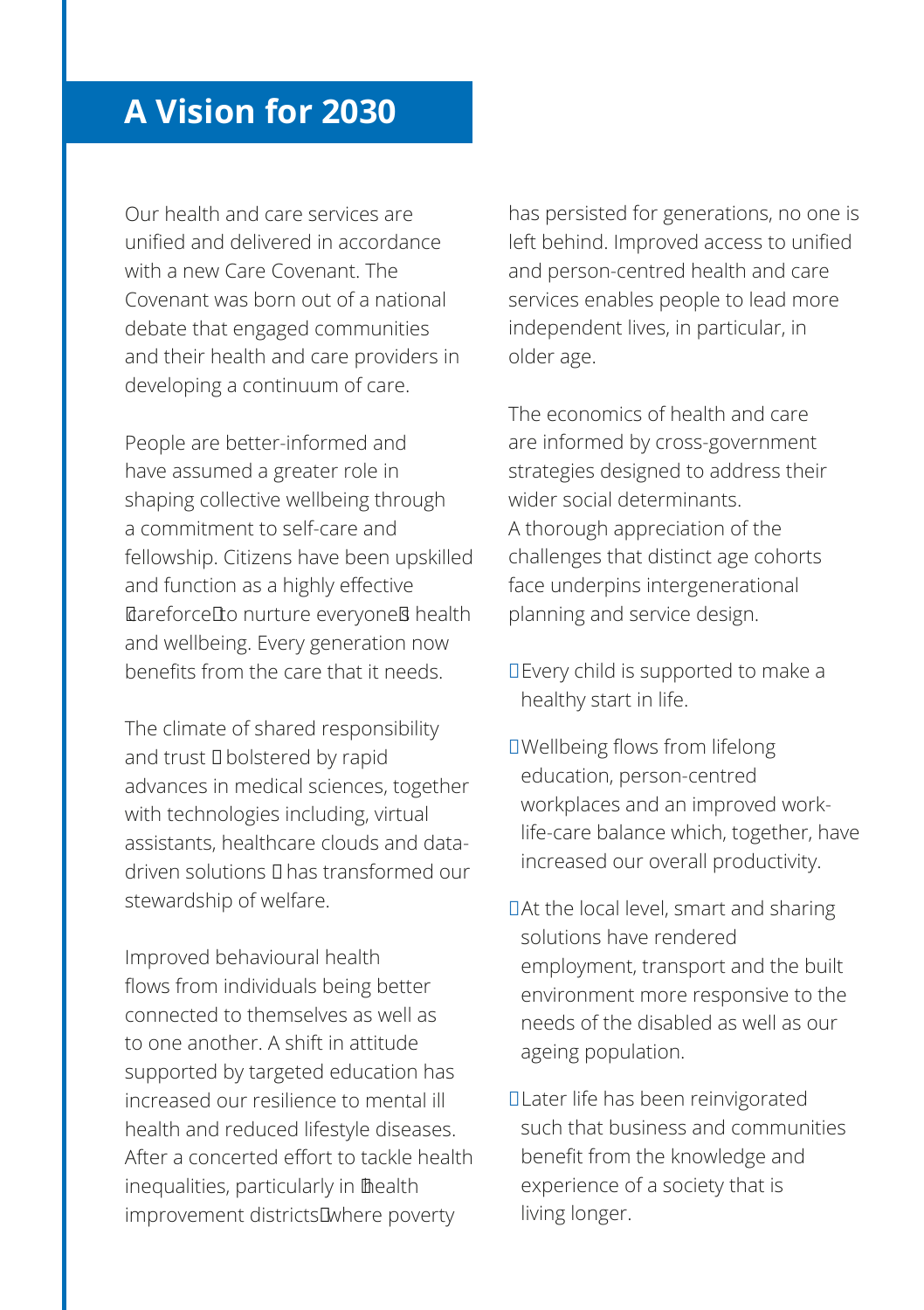Our unified health and care system is recognised for its excellence, operating in both tangible and digital spaces to improve wellbeing across the country, having evolved to take account of a changing society. We have built upon the successes of Beveridge's vision of 'a society fit for heroes', and fashioned a 'society that is fit for the future'.

## *Ours is a society that cares for everyone.*

#### **Our Mission**

Future Care Capital (FCC) is a charity, emerging from the sale of the awarding organisation, the Council for Awards in Care, Health and Education (CACHE), in September 2015. Beginning life as the National Nursery Examination Board (NNEB) in 1945, then, operating as the Foundation for Training and Education in Care (FTEC), the charity has evolved throughout its 70-year history, but continues to retain a focus upon transformational work in the health and care arena.

We are now embarking upon the next phase of our development, undertaking Policy and Advocacy and promoting innovation

through social impact investment. Our research will be used to advocate new policy ideas and solutions and inject fresh thinking into health and care across England. We will use a crowdsourcing platform, events and publications to engage people in the design, delivery and evaluation of future service provision. Our aim is to stimulate a national debate and nurture 'collective intelligence'. We will invite partners to work with us to pilot new solutions and support innovative ventures in the course of delivering our charitable mission.

Specifically, we will act as a specialist seed funder and invest our own resources through an Innovation Fund. We will help early-stage ventures, with the potential for significant impact, to grow in the health and care sectors. The fund will seek to invest in ventures that enhance the quality and value of existing services, as well as others capable of driving better education and public awareness in health and care. We believe that focused social investment. targeted effectively, can work across traditional boundaries to deliver improved health and care outcomes for beneficiaries.

To support the development of a new vision for health and care in England as well as positive change in practical settings, we recognise that a great many challenges lie ahead, but we hope that you will join us for the journey.